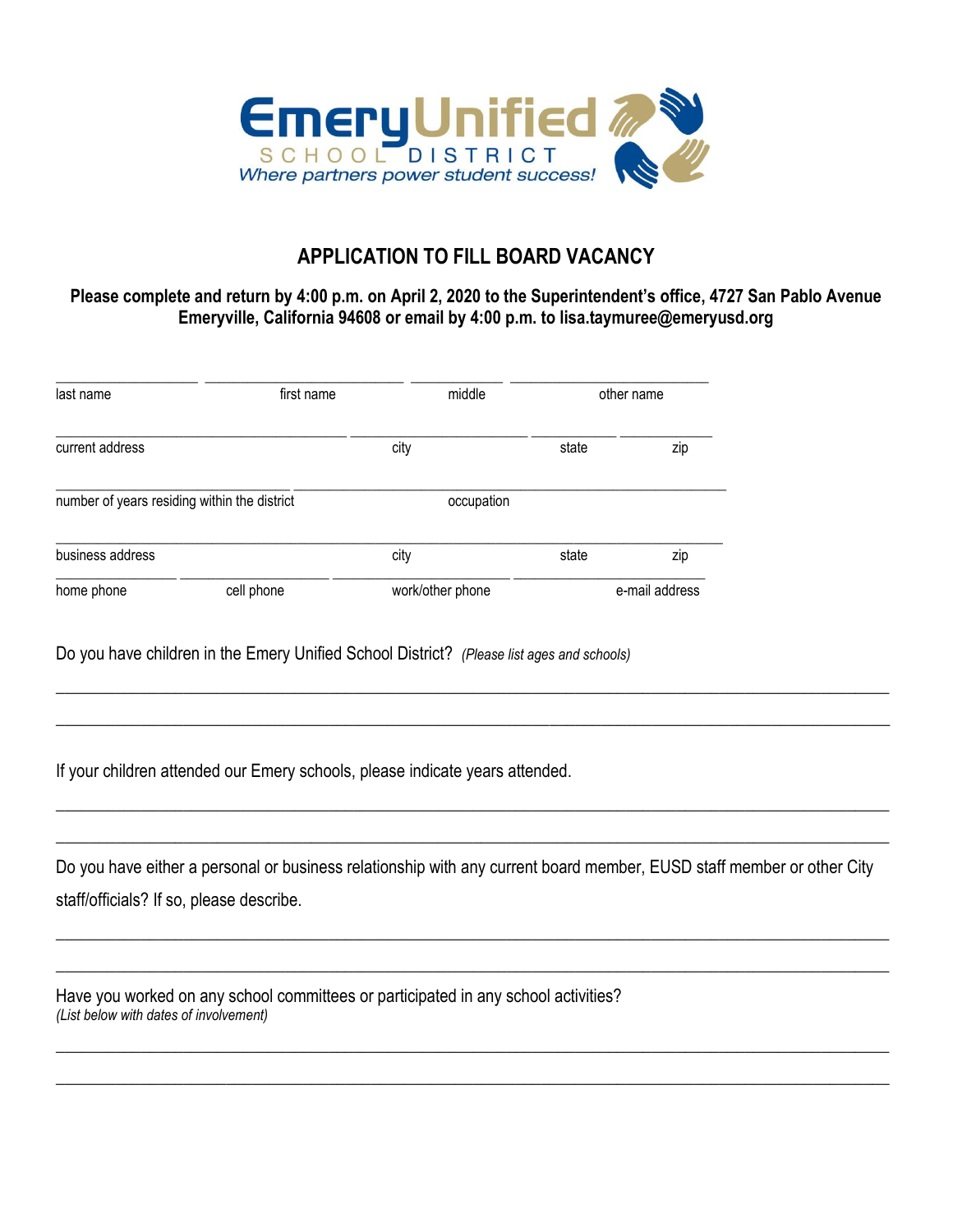Why do you want to be a school board member?

What do you see as the basic purpose of our public schools?

What do you believe should be the role of the school board member?

What might you contribute to our mission to serve students, parents, staff, and community?

What do you see as the strengths of the Emery Unified School District?

What do you see as the areas most needing improvement in the Emery Unified School District? What suggestions would you propose to make these improvements?

What is your commitment to contributing to an effective, functioning Board?

Please describe your background and training to the extent that you believe it will help you serve on the Board: